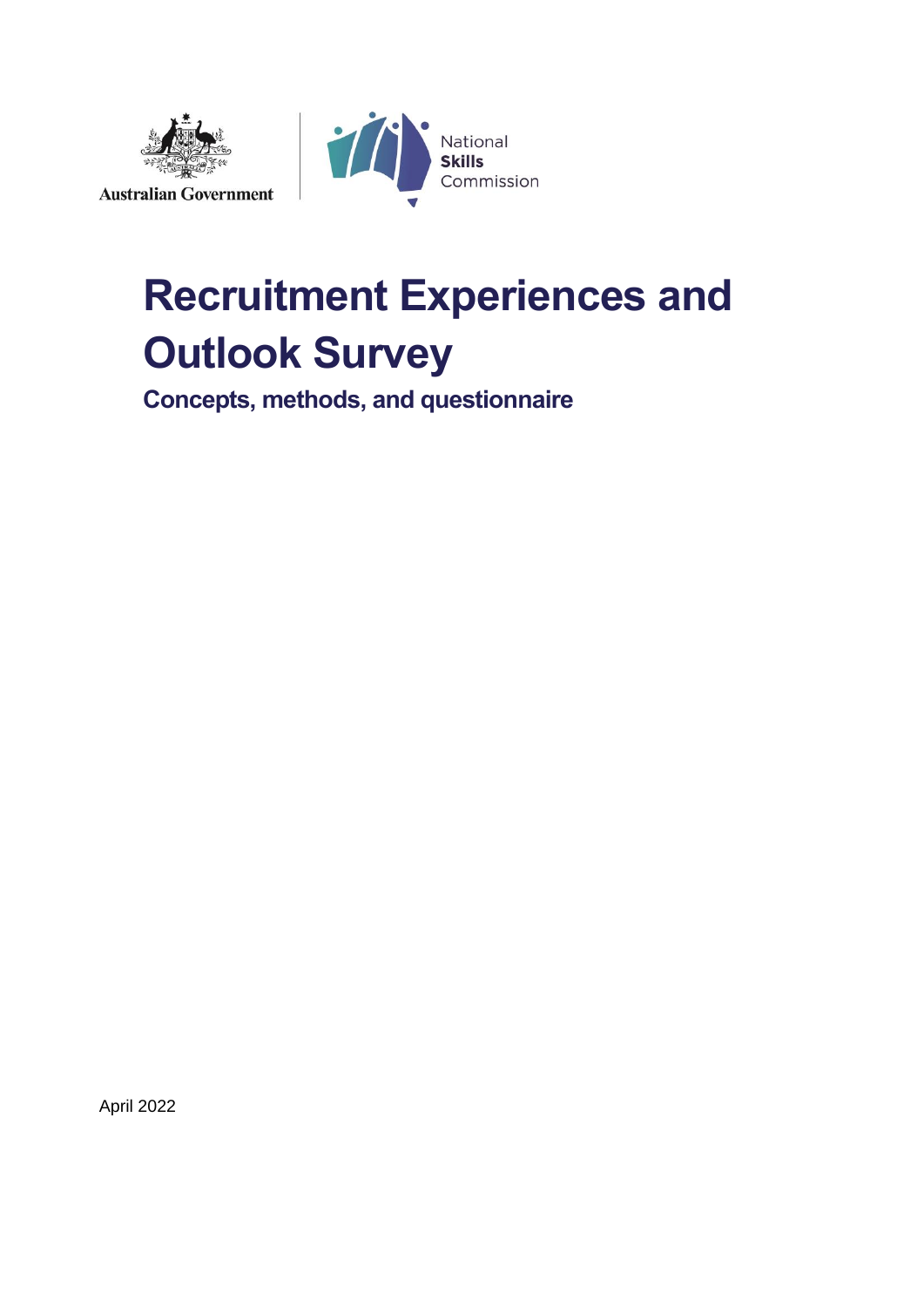## **Contents**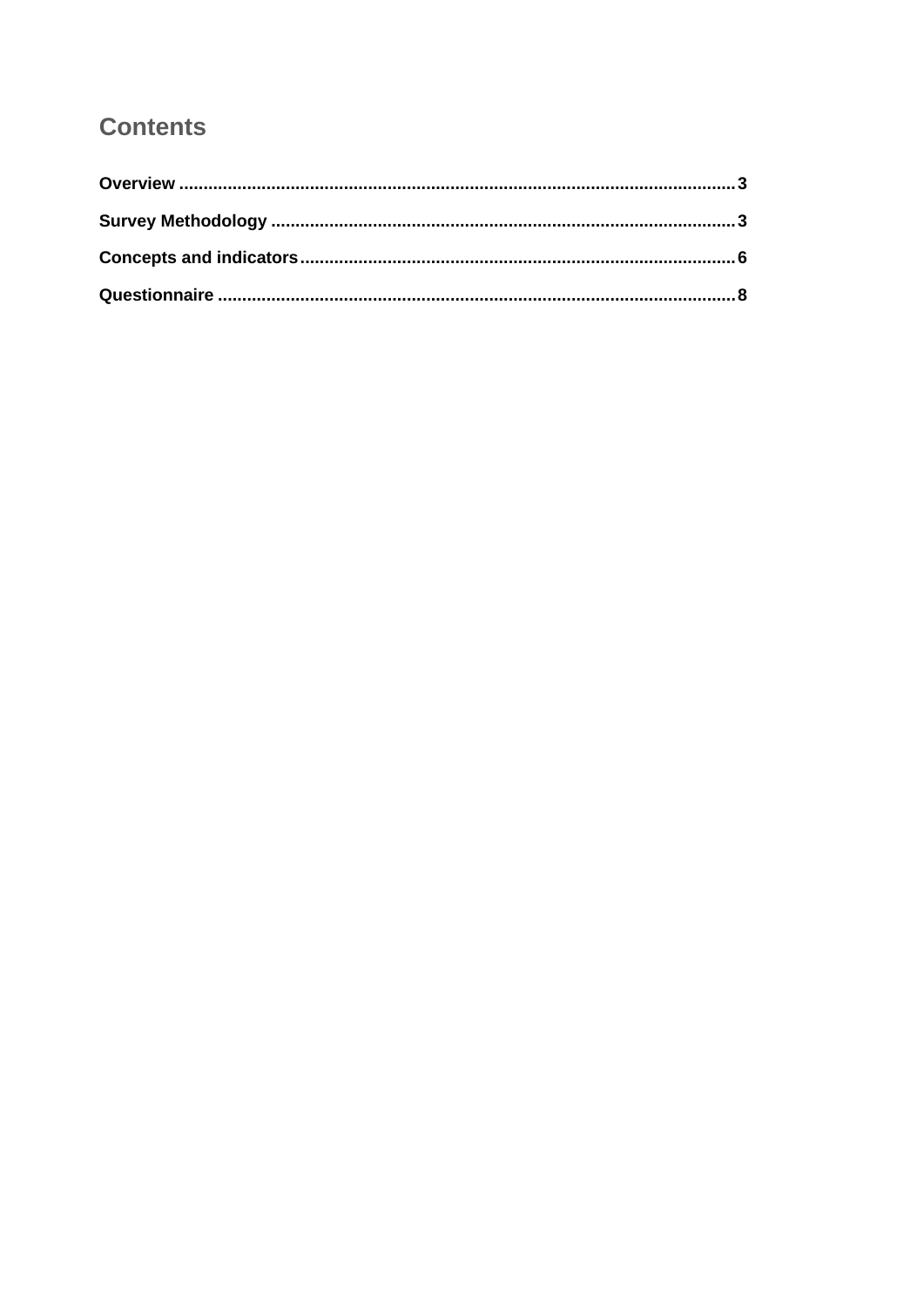# <span id="page-2-0"></span>**Overview**

The National Skills Commission (NSC) conducts the Recruitment Experiences and Outlook Survey (REOS) to monitor recruitment activity and conditions across Australia. The REOS surveys employers across Australia, and up to 14,000 businesses respond to the survey throughout the year. Data are published on the Labour Market Insights webpage [\(https://labourmarketinsights.gov.au/our-research/recruitment-experiences-and-outlook](https://labourmarketinsights.gov.au/our-research/recruitment-experiences-and-outlook-survey/)[survey/\)](https://labourmarketinsights.gov.au/our-research/recruitment-experiences-and-outlook-survey/) including a monthly report summarising key trends (the 'Recruitment Insights Report') together with a corresponding data file.

The survey collects information on employer recruitment activity, recruitment difficulty and staffing outlook – all important indicators to help policy makers and analysts to monitor and understand current and emerging labour market conditions. Data are released as close to collection as possible, providing an almost real-time view of recruitment activity across Australia.

# <span id="page-2-1"></span>**Survey Methodology**

## **Scope**

The scope of REOS includes all Australian employers with five or more staff. Some practical considerations, including the need to minimise respondent burden, narrow the scope slightly. The following types of businesses are excluded:

- Emergency Services (e.g. ambulance stations, fire stations/brigades)
- Recruitment or labour hire agencies
- Churches or mosques
- Government Schools
- Government Departments
- Local Councils (e.g. local government agencies, council libraries).

### Sample selection

The survey sample is created from the REACH*DM* list of businesses. This private sector company maintains a detailed register of Australian businesses and associated contact details for business managers and recruitment personnel.

A stratified random sample is selected from the REACH*DM* list of businesses biannually. Businesses in REOS are stratified by Greater Capital City and Rest of State regions, by industry, and by business size.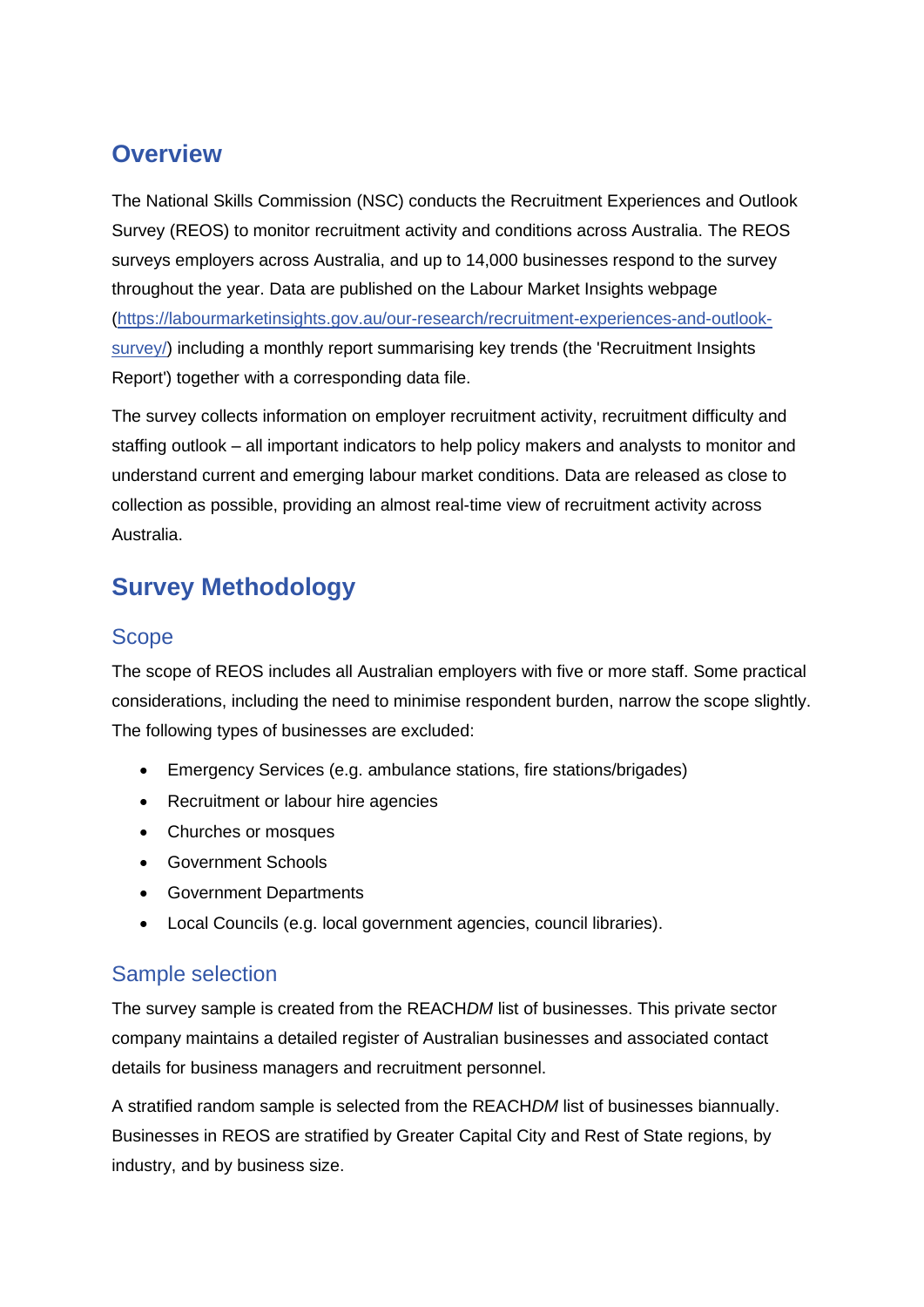To reduce the burden on survey participants, the surveying of individual respondents is limited to once per year as much as possible.

## Data Collection

The REOS uses computer-assisted telephone interview (CATI) technology with a core set of questions asked each month, including:

- Current employee levels and recent changes
- Recruitment and retention difficulties
- Recruitment methods used; and
- Future staffing expectations.

From time to time, questions are added to the survey for a short period to collect information on issues of policy interest.

The REOS CATI system presents interviewers with a sequence of questions that vary depending on the employer's responses. This automated question selection process significantly reduces the time taken to complete the questionnaire, to between 3 and 7 minutes, depending on businesses' recent recruitment activity.

The REOS survey typically achieves a response rate of over 40 per cent.

## Data quality and security

Every effort is made to ensure the data from REOS is of a high quality. Great care is taken in the design and testing of the questionnaire, the training of interviewers, and in the quality control procedures at all stages of data processing.

Calls are recorded for quality assurance purposes and to facilitate qualitative analysis. Monitoring occurs regularly to ensure that the sample conforms to the survey design with weekly tracking of the number of survey participants against industry and region targets to ensure sufficient responses are received for each stratum.

Rigorous data validation processes are undertaken, which include checking response logic and format, reviewing final interviewer comments and recoding 'unknown' responses appropriately.

Individual responses to the REOS remain confidential to relevant personnel within the National Skills Commission and are stored on secure databases. The privacy of individuals' data is protected by the Privacy Act 1988 (Commonwealth).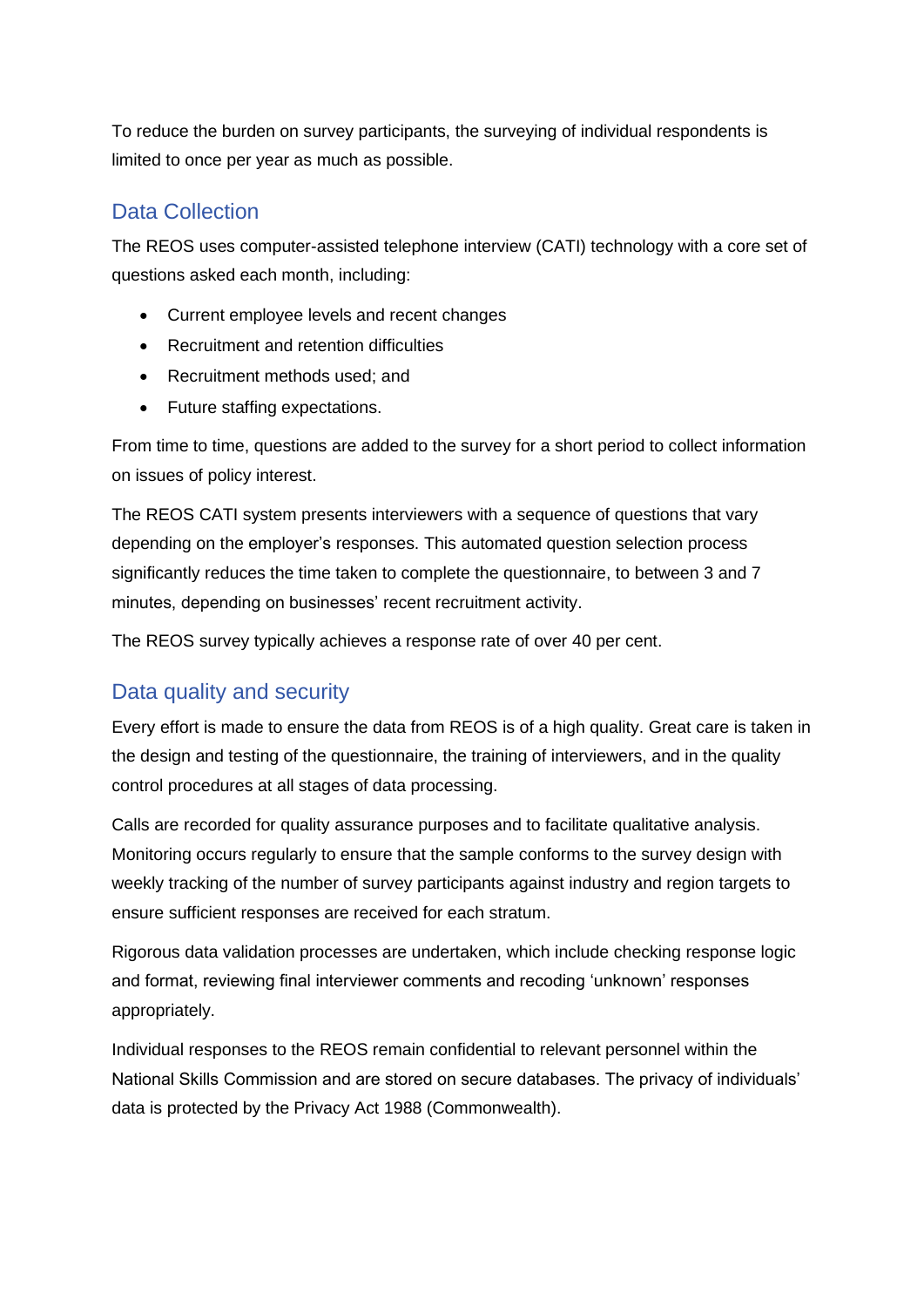## Weighting and adjustment

REOS data are adjusted to enable meaningful comparisons and to correct for known biases. Data are weighted by employer size, industry and region. Weighted data are produced for Australia, states/territories, capital cities/rest of state (except for the NT and ACT).

Raw REOS data may be impacted by these factors:

- Bias and coverage issues in the sample frame: some industries are over-represented in the sample frame (e.g. retail and hospitality) while others are less well represented (e.g. Agriculture, Forestry and Fishing and the Administrative and Support Services industries)
- Response rate variations: some businesses are easier to contact and elicit responses from the appropriate person at that business, than others. This can be dependent on business size, business type (industry) and location.
- Adjustments for region size: the sample size for smaller regions has been deliberately increased (relative to large metropolitan areas) to allow meaningful analysis and to ensure confidentiality of responses in smaller areas. When producing findings at the national, state/territory, and capital city/rest of state levels, the disproportionate contribution of regional responses is adjusted.

Results from the REOS are displayed as percentages, and *not* suitable to publish numbers, such as a count of the total number of vacancies. Weighted counts of employers or vacancies should not be used for this purpose.

Data are not seasonally adjusted for this collection, although they are likely to be subject to seasonal factors.

## Data coding and reporting

Data collected in the survey are coded and reported according to the following ABS classifications:

- Industry is defined by the Australian and New Zealand Standard Industrial [Classification \(ANZSIC\),](https://www.abs.gov.au/ausstats/abs@.nsf/mf/1292.0) 2006, Version 2.0
- Occupation is defined by the [Australian and New Zealand Standard Classification of](https://www.abs.gov.au/ausstats/abs@.nsf/mf/1220.0)  [Occupations \(ANZSCO\),](https://www.abs.gov.au/ausstats/abs@.nsf/mf/1220.0) 2013, Version 1.4
- Capital city and rest of state areas are defined by the [Australian Statistical](https://www.abs.gov.au/ausstats/abs@.nsf/mf/1270.0.55.001)  [Geography Standard \(ASGS\): Volume 1 -](https://www.abs.gov.au/ausstats/abs@.nsf/mf/1270.0.55.001) Main Structure and Greater Capital City [Statistical Areas,](https://www.abs.gov.au/ausstats/abs@.nsf/mf/1270.0.55.001) July 2016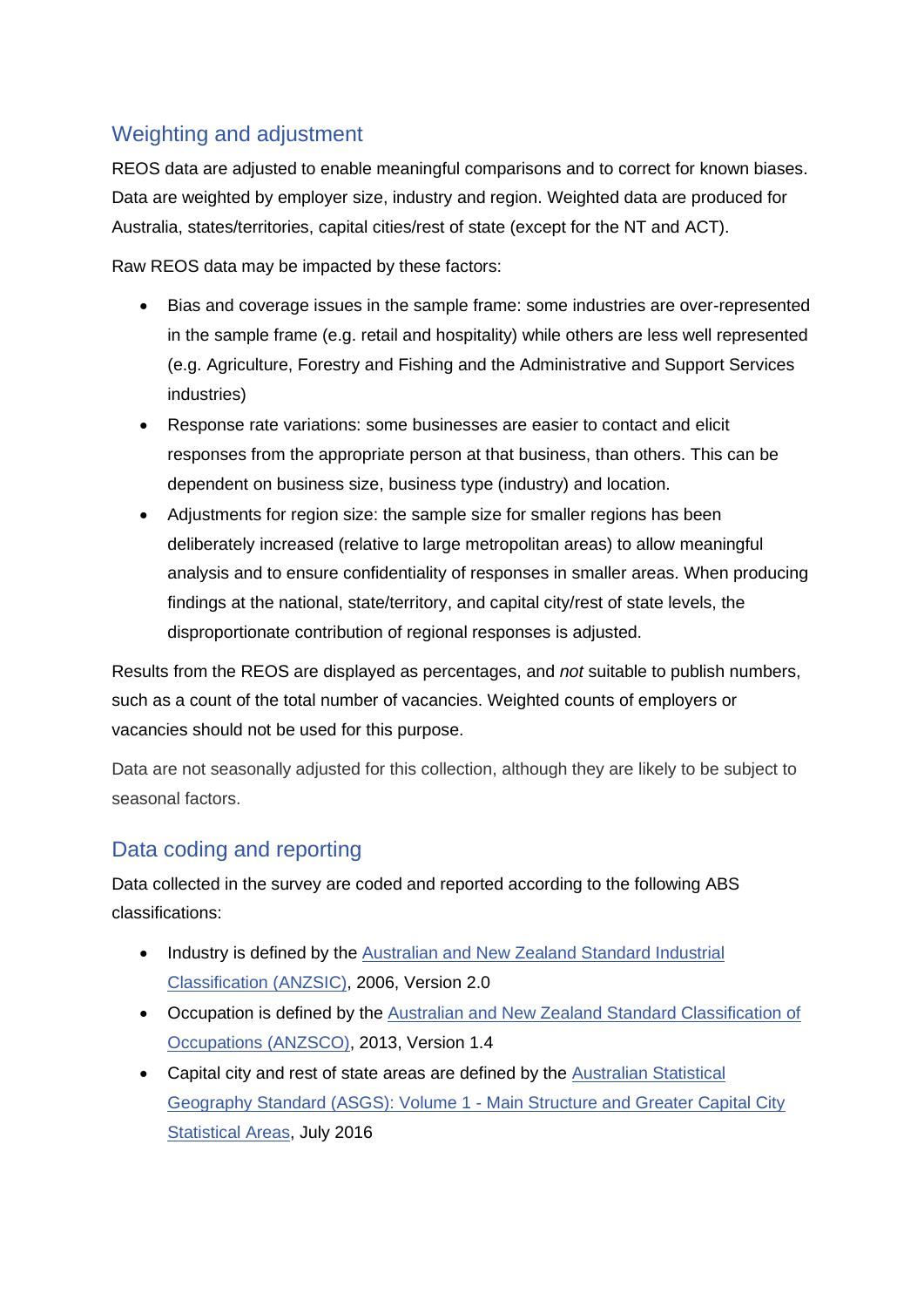• Remoteness areas are defined by the [Australian Statistical Geography Standard](https://www.abs.gov.au/ausstats/abs@.nsf/mf/1270.0.55.005)  (ASGS): Volume 5 – [Remoteness Structure,](https://www.abs.gov.au/ausstats/abs@.nsf/mf/1270.0.55.005) July 2016.

## <span id="page-5-0"></span>**Concepts and indicators**

The Recruitment Experiences and Outlook Survey gathers information to develop the following main indicators:

#### **Change in staff numbers over the last month**

This indicator is a measure of overall staff change in the labour market and can be used to determine business confidence and possible expansion. It is calculated as the percentage of employers who increased (or decreased) staff over the past month divided by all employers (excluding 'unsure' responses). While it provides a good indication of overall changes in staffing levels, it should be noted that many employers have temporary increases or decreases in staff due to seasonal effects, such as Christmas, or the time between losing a staff member and hiring their replacement.

#### **Percentage of employers that attempted to recruit**

This indicator is a measure of recruitment activity and is the proportion of employers either currently recruiting or who had recruited in the previous month, also known as the recruitment rate. It is calculated by dividing the number of employers who recruited or were attempting to recruit by the number of employers that responded to the survey (excluding 'unsure' responses). While it broadly reflects the level of recruitment activity and is a relatively stable indicator, it does not account for the number of vacancies. Furthermore, some regions and industries have consistently high recruitment rates, often due to high rates of staff turnover.

#### **Recruitment difficulty**

The 'recruitment difficulty rate' is the proportion of recruiting employers who experienced difficulty hiring. As businesses may have conducted several or concurrent recruitment rounds, this indicator focusses on the most recent recruitment round in the previous month. The indicator is calculated as: employers who recruited and reported difficulty, divided by all employers who recruited (excluding 'unsure' responses).

There are many reasons for recruitment difficulty, including

• Location: in remote areas, recruitment difficulty is often higher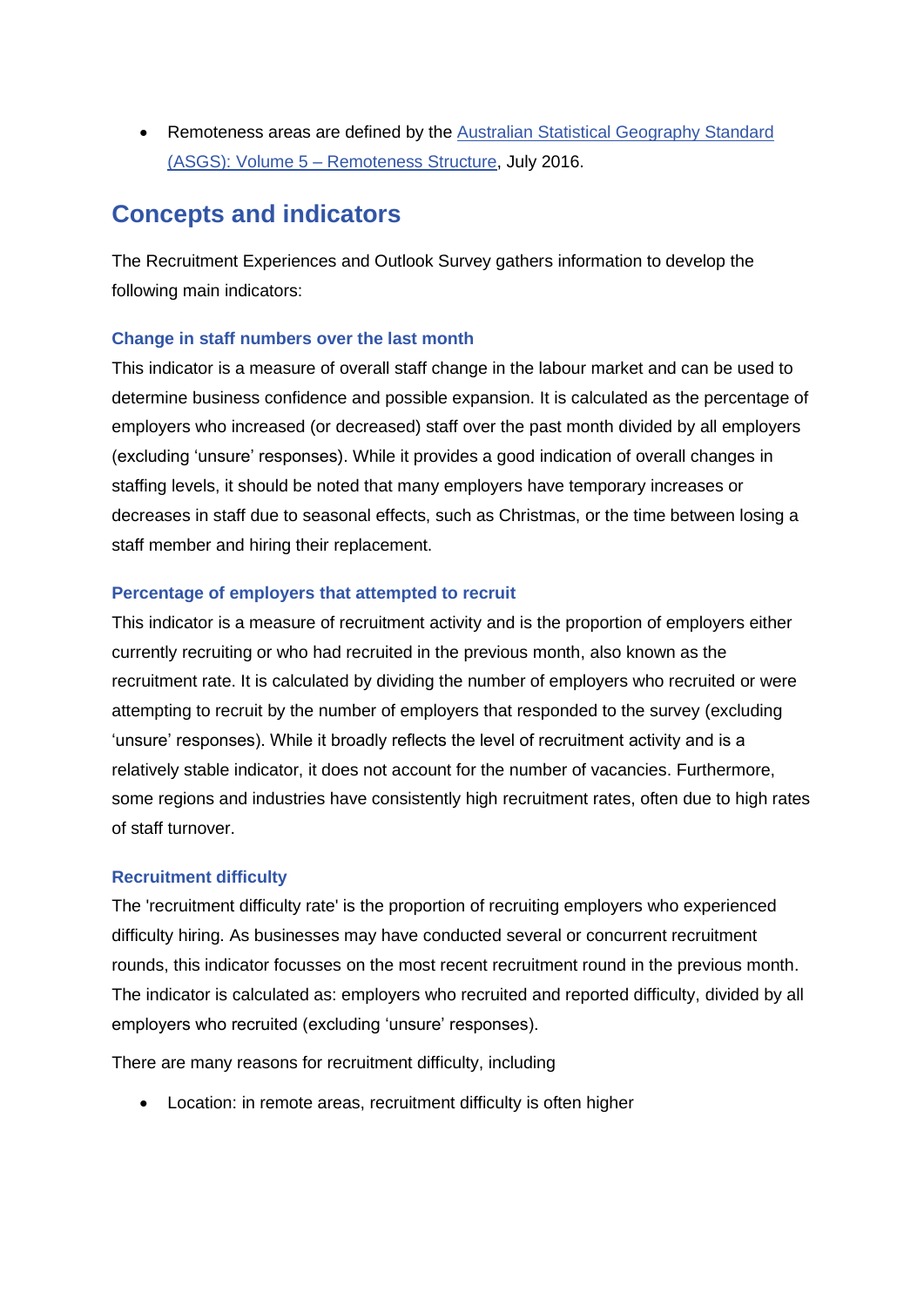- Type of occupation: some jobs are consistently more difficult to recruit for and employer expectations, such as for applicants to have relevant industry experience or particularly skills and qualifications, can limit the potential field of applicants
- COVID-19 restrictions and border closures: impacting the mobility of workers.

#### **Applicants per vacancy**

Employers are asked how many applications they received in their most recent recruitment round. The measure "applicants per vacancy" is the sum of all applicants reported by employers divided by the sum of all vacancies, usually reported for employers who advertised on the internet or in a newspaper.

Applicants per vacancy can provide an indication of the competitiveness of the labour market. This indicator can be volatile, as it can be affected by outliers in the number of applicants or by large recruitment rounds. For this reason, applicants per vacancy results are usually only published annually.

#### **Recruitment methods**

Data on recruitment methods is commonly used to show which recruitment methods employers used in their most recent recruitment round. Recruitment methods reflect the active steps employers took to fill their vacancies, but do not take into account the role that other parties (such as recruitment agencies or job aggregating websites) may have played in promoting the vacancy. The recruitment methods most often reported by employers include advertising on the internet, social media, newspapers, use of recruitment agencies, and promoting jobs by 'word of mouth'.

#### **Expectations for increases or decreases in staffing levels over the next 3 months**

Employers' expectations regarding staffing levels over the next 3 months is a measure of employer confidence and sentiment regarding the labour market or economy more broadly. It is calculated as the percentage of employers who expect to increase (or decrease) staff over the next 3 months divided by all employers. While it provides a good indication of confidence, it should be noted that employers can be optimistic when reporting their intention to increase staff (or to not decrease staff).

#### **Single greatest concern**

Employers are asked: "Thinking about all aspects of your business, what (if anything) is your single greatest concern in the next 3 months?". Response to this question provide insights into employer sentiment and can capture emerging issues, including those that are not directly related to recruitment. For example, common concerns in recent times have included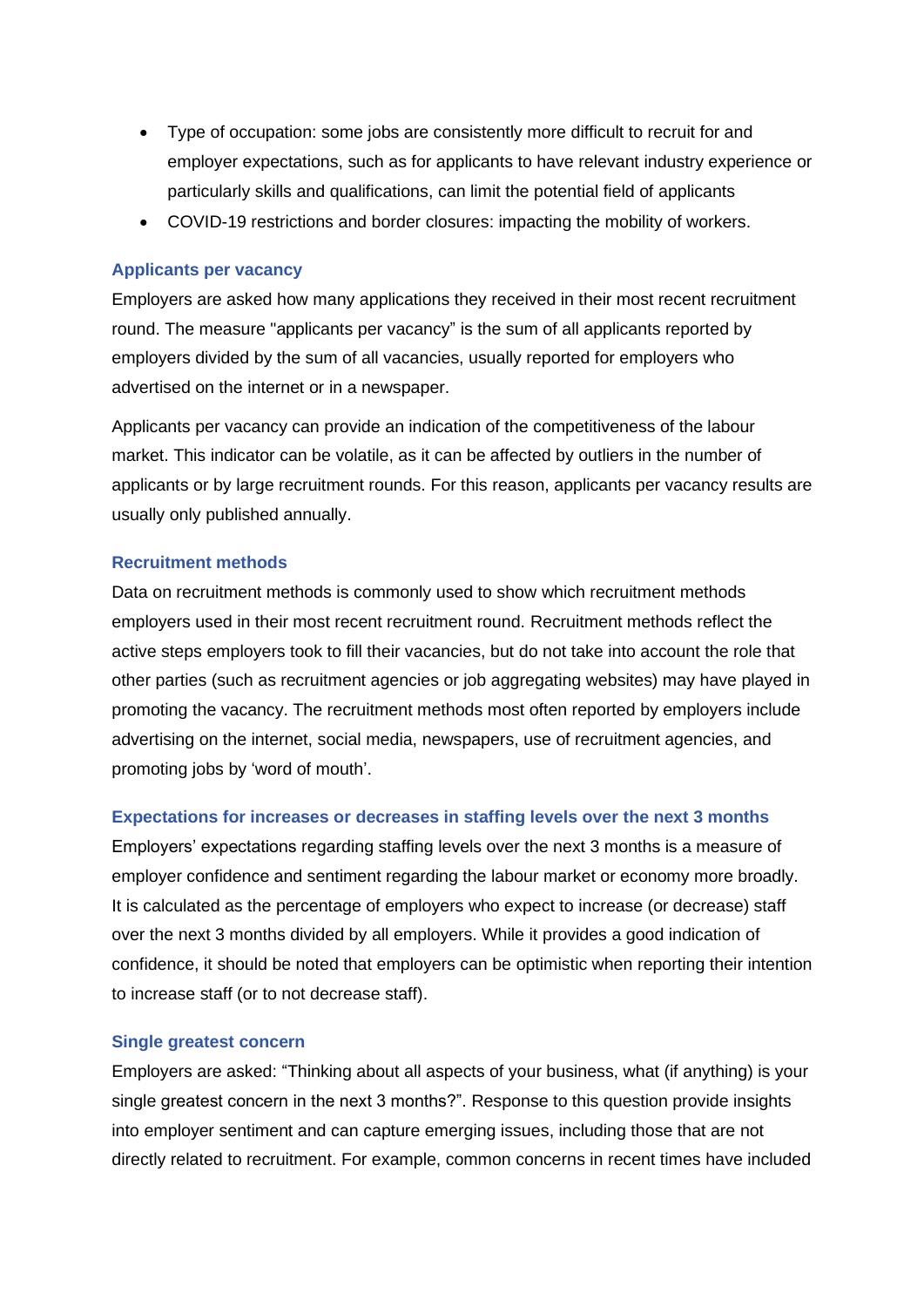supply chain issues and business viability/cash flow. Employers' responses are coded to a response framework, which is then expressed as a percentage of the total responses. Due to the subjective nature of the question, results should be interpreted with caution.

## <span id="page-7-0"></span>**The REOS Questionnaire**

Prior to 2020, the Survey of Employers' Recruitment Experiences (SERE) and its predecessors had been running for over a decade. Initially, the survey was undertaken in selected regions in response to the need for detailed information at a regional level. The survey was later expanded to cover all Employment Regions (note that Employment Regions were designed to support the delivery of government employment services, namely Job Services Australia followed by jobactive). The purpose was to collect timely information on conditions at a regional level to supplement other sources.

In 2019, the methodology of the survey was reviewed as the regional approach did not provide nationally representative information in a timely manner. In January 2020, a new approach was implemented that allowed representative data at the national and state/territory levels to be reported at quarterly intervals.

## The impact of COVID-19 in March 2020

In March 2020, as the COVID-19 pandemic impacted the labour market, it became apparent that it was not possible or appropriate to conduct recruitment surveys, as many industries were not recruiting (or operating), and many employers were facing uncertainty about the future. The survey was suspended, with a new survey introduced, focussing on the impacts of COVID-19 on businesses and their staffing profile. The COVID-19 questionnaire was adapted over the subsequent 6 months as the pandemic progressed and the content modified to reflect emerging challenges.

In August 2020, emphasis shifted from COVID-19 to a focus on recruitment activity and the difficulties that employers were experiencing, through the Recruitment Experiences and Outlook Survey (REOS). Many of the core questions from the former SERE were reintroduced while key questions continued to capture the impacts of the pandemic. Since August 2020, the core questions within the REOS have remained largely unchanged, allowing for more consistent reporting.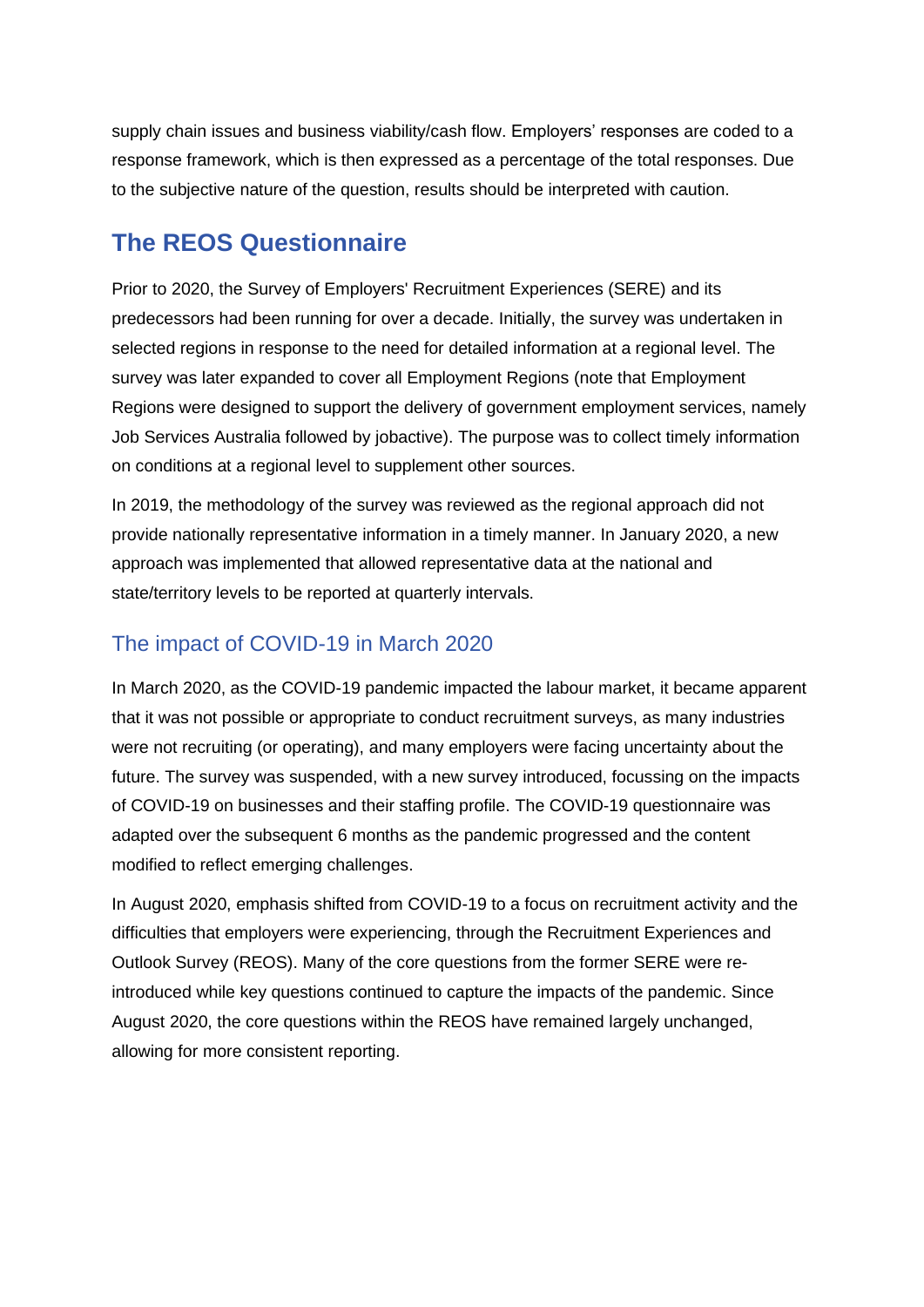#### **Recruitment Experiences and Outlook Survey Questionnaire: April 2022**<sup>1</sup>

The questionnaire below does not include interviewer prompts. The survey uses complex sequencing to ensure employers are only asked questions that are tailored to their circumstances. The sequencing has not been included in the questionnaire below.

For further information about the NSC's Recruitment Experiences and Outlook Survey, contact [recruitmentsurveys@skillscommission.gov.au.](mailto:recruitmentsurveys@skillscommission.gov.au)

| <b>Business Demographics</b>                                                                   |  |
|------------------------------------------------------------------------------------------------|--|
| How many people are actively employed working at this business?                                |  |
| 1. Two or more - specify                                                                       |  |
| 2. Sole trader                                                                                 |  |
| 3. Unsure                                                                                      |  |
| 4. Business is in the process of closing down                                                  |  |
| 5. Business is still closed (with no staff) but in the process of re-opening                   |  |
| How does this number compare with one month ago?                                               |  |
| 1. Number of staff-one month ago                                                               |  |
| 2. Business is in the process of closing down                                                  |  |
| 3. Business closed a month ago (with no staff) but has since re-opened                         |  |
| Based on current operations, do you have enough staff to meet your business demands?           |  |
| 1. Yes                                                                                         |  |
| 2. No                                                                                          |  |
| 3. Unsure                                                                                      |  |
| <b>Recruitment questions</b>                                                                   |  |
| Have you hired or replaced any staff in the past month or are you currently recruiting to hire |  |
| new staff?                                                                                     |  |
| 1. Yes - hired new staff in the past month                                                     |  |
| 2. Yes-currently recruiting to hire new staff<br>3. Both past month and currently recruiting   |  |
| 4. No                                                                                          |  |
| 5. Unsure                                                                                      |  |
|                                                                                                |  |
| Have you hired or replaced any staff in the past 3 months?                                     |  |
| 1. Yes- hired new staff in the past 3 months<br>2. No                                          |  |
| 3. Unsure                                                                                      |  |
| What occupation have you most recently hired new staff for?                                    |  |
| 1. Occupation details - specify                                                                |  |
| 2. Unsure                                                                                      |  |
| 3. Apprentice                                                                                  |  |
| 4. Trainee                                                                                     |  |
| 5. Graduate                                                                                    |  |

<sup>&</sup>lt;sup>1</sup> \* This version of the survey form was used in April 2022. Some minor adjustments may occur from time to time to respond to changing labour market conditions. Additional modules are sometimes included in the survey to address specific areas of research. These modules vary depending on the research topic and are therefore not included here.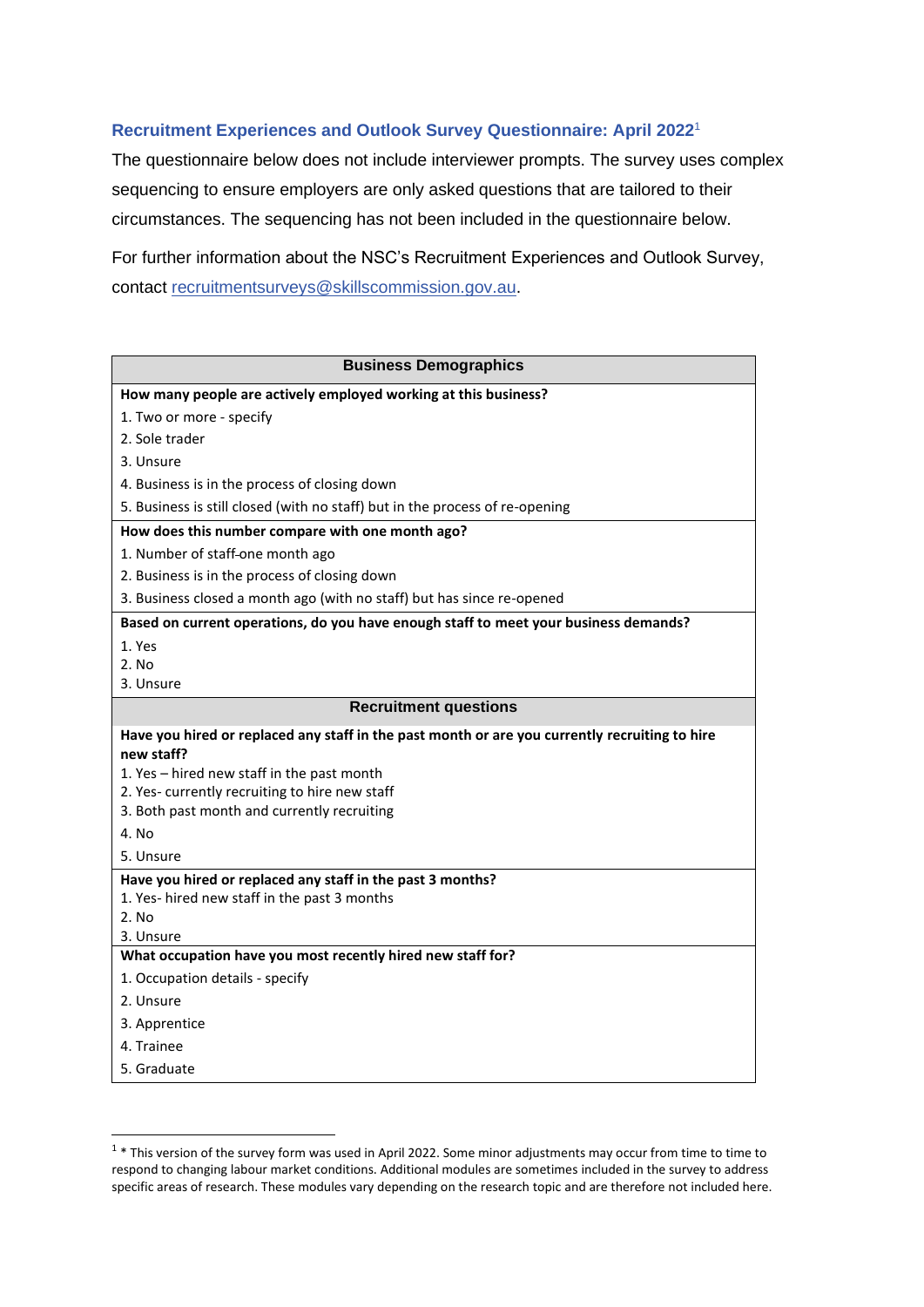| (For this occupation,) how many of these vacancies did you fill?<br>$1.$ All<br>2. Some<br>3. None<br>4. Unsure<br>How long ago did you first start trying to fill this vacancy?<br>1. One week or less<br>2. More than 1 week, up to 2 weeks<br>3. More than 2 weeks, up to 1 month<br>4. More than 1 month, up to 6 weeks<br>5. More than 6 weeks, up to 3 months<br>6. More than 3 months, up to 6 months<br>7. More than 6 months<br>8. Was not trying to fill a vacancy/ made a position for applicant<br>9. Unsure<br>From when you first started looking, how long did it take to fill this vacancy?<br>1. 1 week or less<br>2. More than 1 week, up to 2 weeks |
|------------------------------------------------------------------------------------------------------------------------------------------------------------------------------------------------------------------------------------------------------------------------------------------------------------------------------------------------------------------------------------------------------------------------------------------------------------------------------------------------------------------------------------------------------------------------------------------------------------------------------------------------------------------------|
|                                                                                                                                                                                                                                                                                                                                                                                                                                                                                                                                                                                                                                                                        |
|                                                                                                                                                                                                                                                                                                                                                                                                                                                                                                                                                                                                                                                                        |
|                                                                                                                                                                                                                                                                                                                                                                                                                                                                                                                                                                                                                                                                        |
|                                                                                                                                                                                                                                                                                                                                                                                                                                                                                                                                                                                                                                                                        |
|                                                                                                                                                                                                                                                                                                                                                                                                                                                                                                                                                                                                                                                                        |
|                                                                                                                                                                                                                                                                                                                                                                                                                                                                                                                                                                                                                                                                        |
|                                                                                                                                                                                                                                                                                                                                                                                                                                                                                                                                                                                                                                                                        |
|                                                                                                                                                                                                                                                                                                                                                                                                                                                                                                                                                                                                                                                                        |
|                                                                                                                                                                                                                                                                                                                                                                                                                                                                                                                                                                                                                                                                        |
|                                                                                                                                                                                                                                                                                                                                                                                                                                                                                                                                                                                                                                                                        |
|                                                                                                                                                                                                                                                                                                                                                                                                                                                                                                                                                                                                                                                                        |
|                                                                                                                                                                                                                                                                                                                                                                                                                                                                                                                                                                                                                                                                        |
|                                                                                                                                                                                                                                                                                                                                                                                                                                                                                                                                                                                                                                                                        |
|                                                                                                                                                                                                                                                                                                                                                                                                                                                                                                                                                                                                                                                                        |
|                                                                                                                                                                                                                                                                                                                                                                                                                                                                                                                                                                                                                                                                        |
|                                                                                                                                                                                                                                                                                                                                                                                                                                                                                                                                                                                                                                                                        |
|                                                                                                                                                                                                                                                                                                                                                                                                                                                                                                                                                                                                                                                                        |
|                                                                                                                                                                                                                                                                                                                                                                                                                                                                                                                                                                                                                                                                        |
|                                                                                                                                                                                                                                                                                                                                                                                                                                                                                                                                                                                                                                                                        |
| 3. More than 2 weeks, up to 1 month                                                                                                                                                                                                                                                                                                                                                                                                                                                                                                                                                                                                                                    |
| 4. More than 1 month, up to 6 weeks                                                                                                                                                                                                                                                                                                                                                                                                                                                                                                                                                                                                                                    |
| 5. More than 6 weeks, up to 3 months                                                                                                                                                                                                                                                                                                                                                                                                                                                                                                                                                                                                                                   |
| 6. More than 3 months, up to 6 months                                                                                                                                                                                                                                                                                                                                                                                                                                                                                                                                                                                                                                  |
| 7. More than 6 months                                                                                                                                                                                                                                                                                                                                                                                                                                                                                                                                                                                                                                                  |
| 8. Unsure                                                                                                                                                                                                                                                                                                                                                                                                                                                                                                                                                                                                                                                              |
| Was this a new position or a replacement for staff who recently left?                                                                                                                                                                                                                                                                                                                                                                                                                                                                                                                                                                                                  |
| 1. New position                                                                                                                                                                                                                                                                                                                                                                                                                                                                                                                                                                                                                                                        |
| 2. Replacement                                                                                                                                                                                                                                                                                                                                                                                                                                                                                                                                                                                                                                                         |
| 3. Both                                                                                                                                                                                                                                                                                                                                                                                                                                                                                                                                                                                                                                                                |
| 4. Unsure                                                                                                                                                                                                                                                                                                                                                                                                                                                                                                                                                                                                                                                              |
| Was this a casual position where staff aren't entitled to paid holiday or sick leave?                                                                                                                                                                                                                                                                                                                                                                                                                                                                                                                                                                                  |
| 1. Casual (do not receive paid holiday or sick leave entitlements)                                                                                                                                                                                                                                                                                                                                                                                                                                                                                                                                                                                                     |
| 2. Not casual                                                                                                                                                                                                                                                                                                                                                                                                                                                                                                                                                                                                                                                          |
| 3. Both casual and not casual                                                                                                                                                                                                                                                                                                                                                                                                                                                                                                                                                                                                                                          |
| 4. Unsure                                                                                                                                                                                                                                                                                                                                                                                                                                                                                                                                                                                                                                                              |
| Was this position full-time or part-time hours?                                                                                                                                                                                                                                                                                                                                                                                                                                                                                                                                                                                                                        |
| 1. Full-time hours                                                                                                                                                                                                                                                                                                                                                                                                                                                                                                                                                                                                                                                     |
| 2. Part-time hours                                                                                                                                                                                                                                                                                                                                                                                                                                                                                                                                                                                                                                                     |
| 3. Both full-time and part-time hours                                                                                                                                                                                                                                                                                                                                                                                                                                                                                                                                                                                                                                  |
| 4. Unsure                                                                                                                                                                                                                                                                                                                                                                                                                                                                                                                                                                                                                                                              |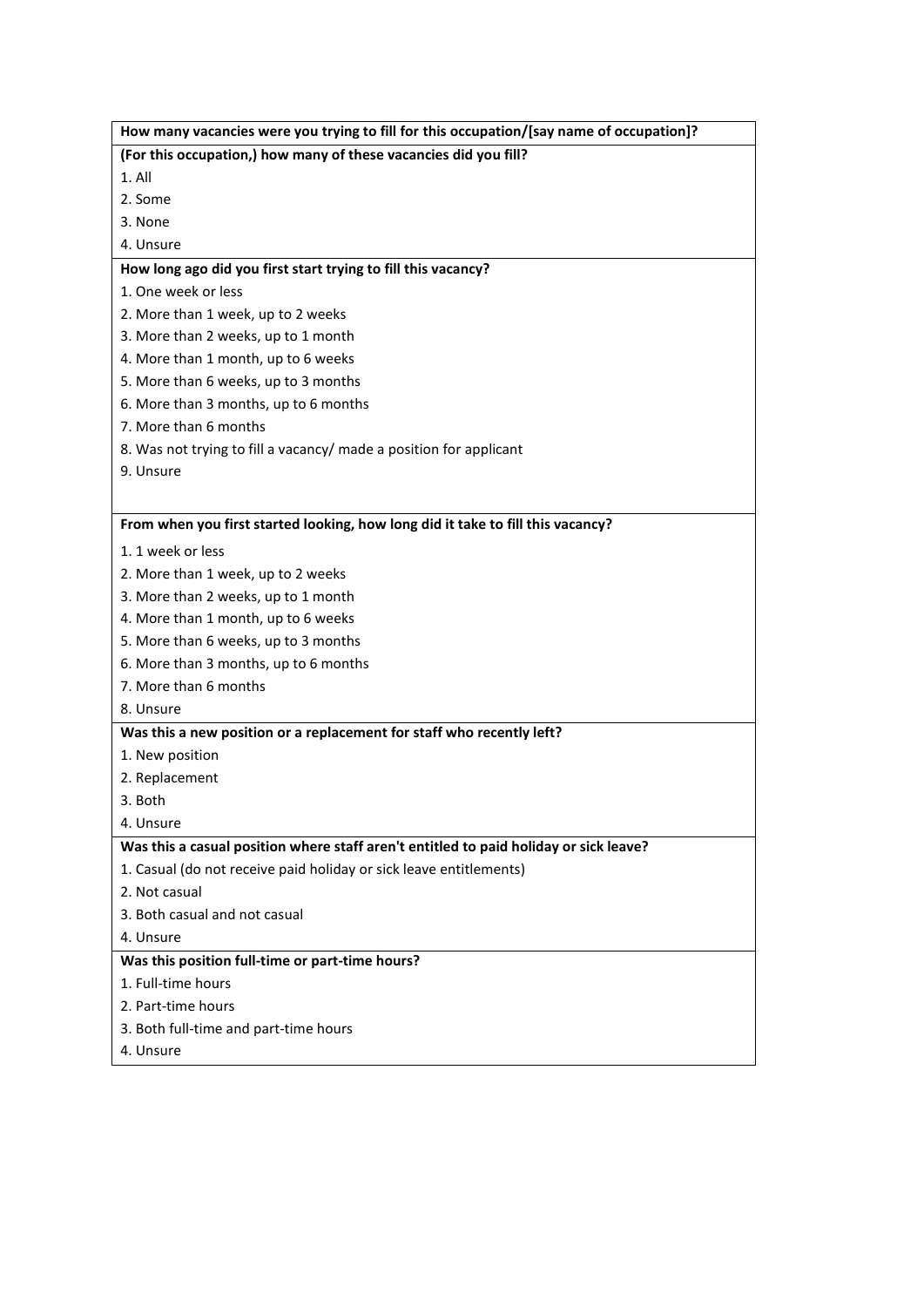| How did you try to fill this vacancy for this occupation?                       |
|---------------------------------------------------------------------------------|
| 1. Internet                                                                     |
| 2. Social Media                                                                 |
| 3. Word of mouth                                                                |
| 4. Directly approached by jobseeker                                             |
| 5. Newspaper                                                                    |
| 6. Advertised / promoted within business                                        |
| 7. Jobactive                                                                    |
| 8. Recruitment Agency                                                           |
| 9. Labour Hire                                                                  |
| 10. Sign in window/billboard                                                    |
| 11. Employer approached applicant/poached                                       |
| 12. Other methods                                                               |
| 13. Unsure (Head office)                                                        |
| 14. Unsure                                                                      |
| Details box                                                                     |
| What websites or social media did you use to advertise these vacancies?         |
| 1. SEEK                                                                         |
| 2. JORA                                                                         |
| 3. Facebook                                                                     |
| 4. Company Website                                                              |
| 5. Gumtree                                                                      |
| 6. Department of Education                                                      |
| 7. Indeed                                                                       |
| 8. LinkedIn                                                                     |
| 9. Australian JobSearch                                                         |
| 10. CareerOne                                                                   |
| 11. Other Internet (incl Newspaper sites)                                       |
| 12. Other Social Media                                                          |
| 13. Unsure                                                                      |
| What was the name of the agency you used?                                       |
| Were you satisfied or dissatisfied with the assistance provided by this agency? |
| 1. Satisfied                                                                    |
| 2. Dissatisfied                                                                 |
| 3. Unsure                                                                       |
| Overall, how many applicants did you get for this vacancy?                      |
| 1. Number of applicants                                                         |
| 2. None                                                                         |
| 3. Unsure                                                                       |
| 4. Unsure, recruitment done by Recruitment Agency or Central Office             |
| Did this [these] position[s] require previous work experience in the field?     |
| 1. Yes                                                                          |
| 2. No                                                                           |
| 3. Unsure                                                                       |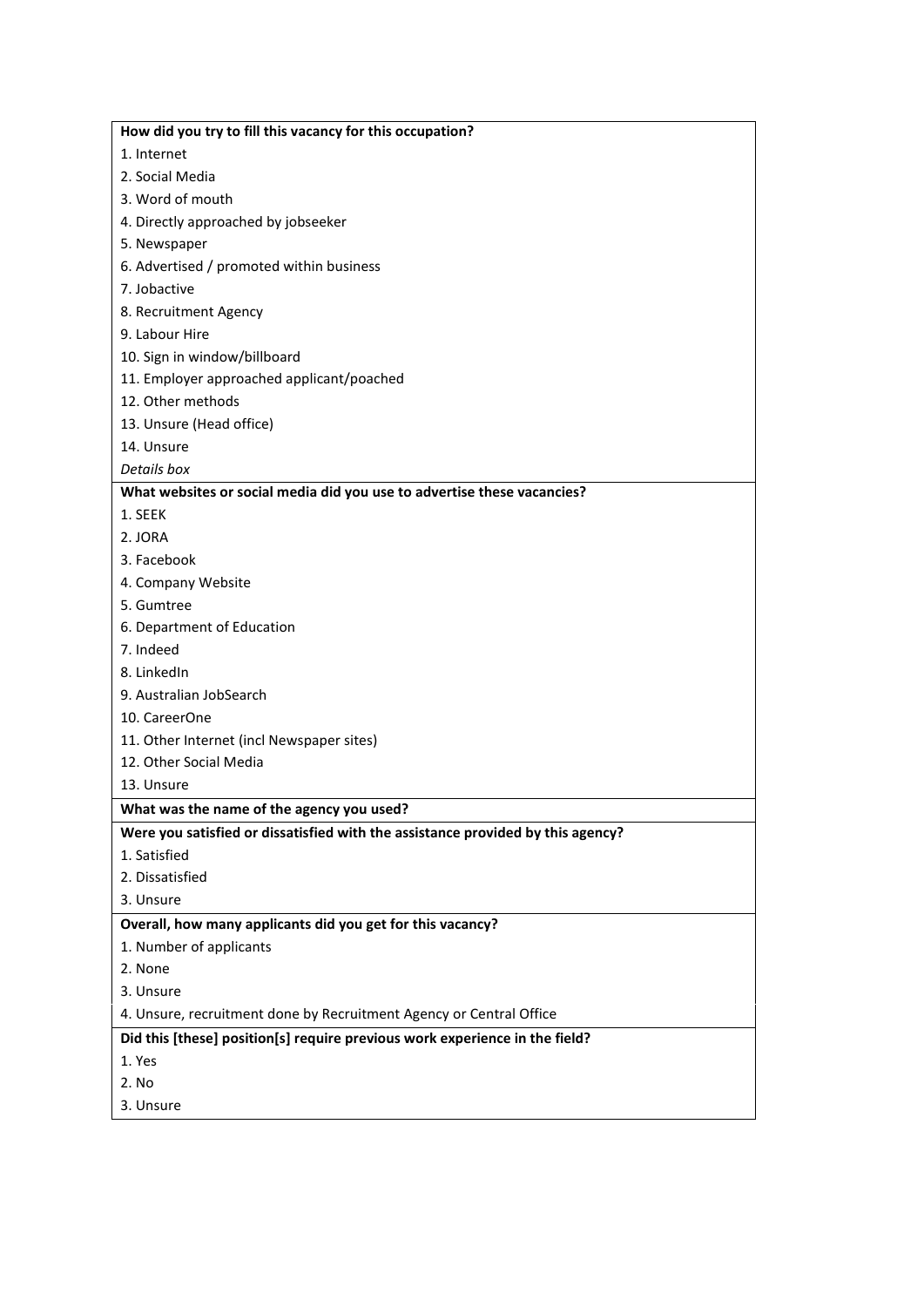| 1. Yes<br>3. Unsure<br>1. Applicants lack technical skills<br>10. COVID-19 (impacting recruitment)<br>12. Unsure | Overall, would you say that it was difficult to fill this vacancy?                                                                          |
|------------------------------------------------------------------------------------------------------------------|---------------------------------------------------------------------------------------------------------------------------------------------|
|                                                                                                                  |                                                                                                                                             |
|                                                                                                                  | 2. No                                                                                                                                       |
|                                                                                                                  |                                                                                                                                             |
|                                                                                                                  | How would you rate your difficulty: a great deal, somewhat or a little?                                                                     |
|                                                                                                                  | 1. A great deal                                                                                                                             |
|                                                                                                                  | 2. Somewhat                                                                                                                                 |
|                                                                                                                  | 3. A little                                                                                                                                 |
|                                                                                                                  | 4. Unsure                                                                                                                                   |
|                                                                                                                  | What were the reasons you found it difficult to recruit for this occupation?                                                                |
|                                                                                                                  |                                                                                                                                             |
|                                                                                                                  | 2. Lack of suitable applicants                                                                                                              |
|                                                                                                                  | 3. Lack of applicants                                                                                                                       |
|                                                                                                                  | 4. People don't want to work/only applying for Centrelink                                                                                   |
|                                                                                                                  | 5. Lack of overseas/migrant workers                                                                                                         |
|                                                                                                                  | 6. Location eg remote or regional                                                                                                           |
|                                                                                                                  | 7. Undesirable working conditions/hours                                                                                                     |
|                                                                                                                  | 8. Applicants lack experience                                                                                                               |
|                                                                                                                  | 9. Applicants lack employability skills (communication skills, personal presentation)                                                       |
|                                                                                                                  |                                                                                                                                             |
|                                                                                                                  | 11. Other reason                                                                                                                            |
|                                                                                                                  |                                                                                                                                             |
|                                                                                                                  | Overall, how did this compare with previous times you recruited for this occupation in 2021?<br>(More or less difficult or about the same?) |
|                                                                                                                  | 1. More difficult                                                                                                                           |
|                                                                                                                  | 2. Less difficult                                                                                                                           |
|                                                                                                                  | 3. About the same                                                                                                                           |
|                                                                                                                  | 4. Unsure                                                                                                                                   |
|                                                                                                                  | 5. Have not previously recruited for this occupation                                                                                        |
| Details box                                                                                                      |                                                                                                                                             |